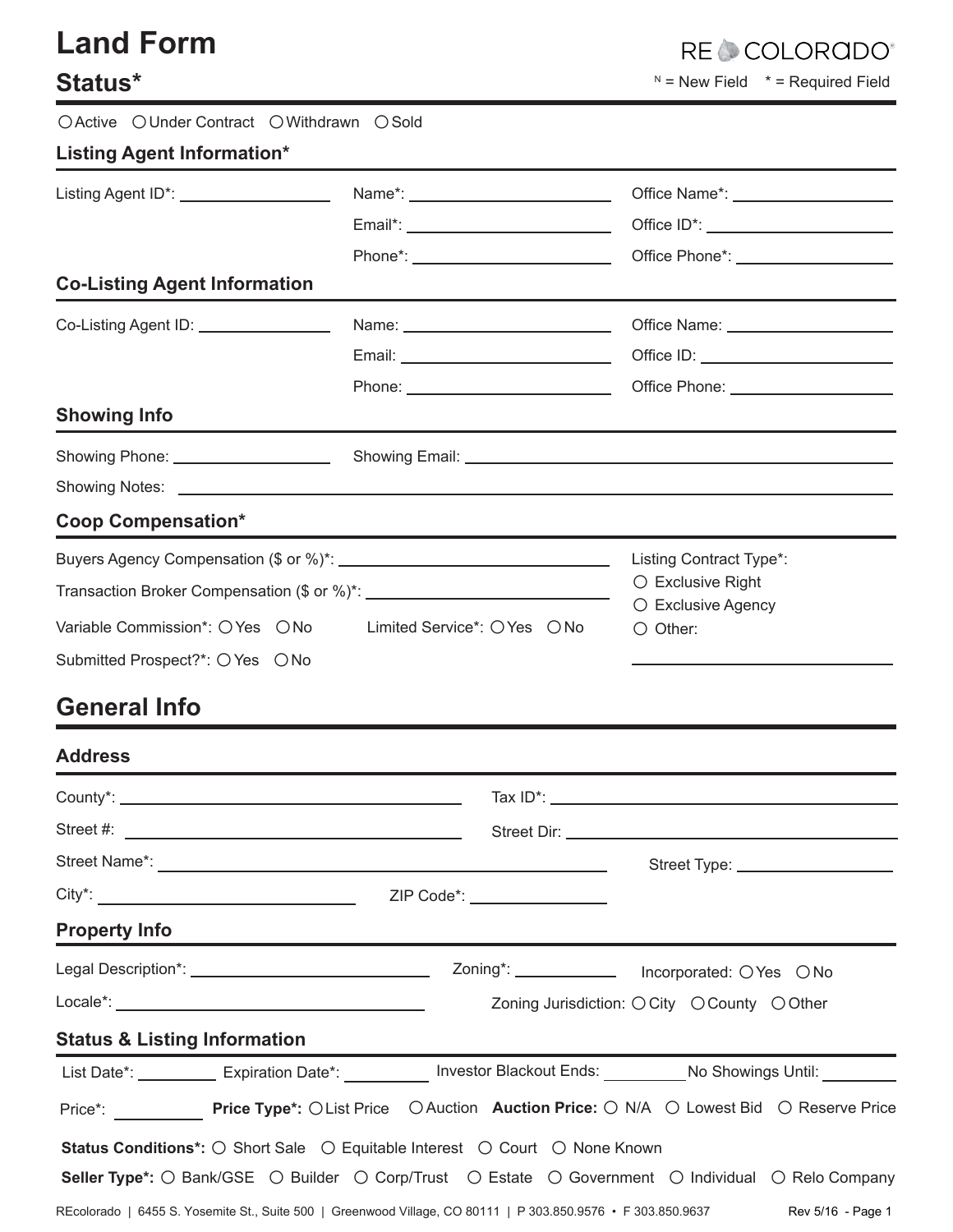## **Loan & Tax Information**

| Taxes*: $\frac{1}{\sqrt{1-\frac{1}{2}}}\frac{1}{\sqrt{1-\frac{1}{2}}}\frac{1}{\sqrt{1-\frac{1}{2}}}\frac{1}{\sqrt{1-\frac{1}{2}}}\frac{1}{\sqrt{1-\frac{1}{2}}}\frac{1}{\sqrt{1-\frac{1}{2}}}\frac{1}{\sqrt{1-\frac{1}{2}}}\frac{1}{\sqrt{1-\frac{1}{2}}}\frac{1}{\sqrt{1-\frac{1}{2}}}\frac{1}{\sqrt{1-\frac{1}{2}}}\frac{1}{\sqrt{1-\frac{1}{2}}}\frac{1}{\sqrt{1-\frac{1}{2}}}\frac{1}{\sqrt{1-\frac{1}{2}}}\frac{1$ | <b>Financial Terms*: (6)</b>                                                                                       |                                                                                                       | <b>Other Financial Terms:</b>                           |  |  |  |
|-------------------------------------------------------------------------------------------------------------------------------------------------------------------------------------------------------------------------------------------------------------------------------------------------------------------------------------------------------------------------------------------------------------------------|--------------------------------------------------------------------------------------------------------------------|-------------------------------------------------------------------------------------------------------|---------------------------------------------------------|--|--|--|
| Tax Year*: ___________                                                                                                                                                                                                                                                                                                                                                                                                  | $\Box$ Cash<br>□ Conventional                                                                                      | □ Leased Purchase<br>□ Owner Will Carry                                                               |                                                         |  |  |  |
| □Senior Tax Exemption                                                                                                                                                                                                                                                                                                                                                                                                   | $\Box$ Exchange                                                                                                    | □ Private Financing<br>□ Farm Service Agency □ Qualified Assumption                                   |                                                         |  |  |  |
|                                                                                                                                                                                                                                                                                                                                                                                                                         |                                                                                                                    |                                                                                                       |                                                         |  |  |  |
| <b>Property Information</b>                                                                                                                                                                                                                                                                                                                                                                                             |                                                                                                                    |                                                                                                       |                                                         |  |  |  |
| □ Agent Owner □ 1031 Exchange                                                                                                                                                                                                                                                                                                                                                                                           |                                                                                                                    | $\Box$ Income Potential                                                                               |                                                         |  |  |  |
| <b>New Home Information</b>                                                                                                                                                                                                                                                                                                                                                                                             |                                                                                                                    |                                                                                                       |                                                         |  |  |  |
| MLS# Associated New Home Plans Listing:                                                                                                                                                                                                                                                                                                                                                                                 |                                                                                                                    |                                                                                                       |                                                         |  |  |  |
| MLS# of New Home Community Listings:                                                                                                                                                                                                                                                                                                                                                                                    |                                                                                                                    |                                                                                                       |                                                         |  |  |  |
| Lot #:                                                                                                                                                                                                                                                                                                                                                                                                                  |                                                                                                                    |                                                                                                       |                                                         |  |  |  |
| <b>Site</b>                                                                                                                                                                                                                                                                                                                                                                                                             |                                                                                                                    |                                                                                                       |                                                         |  |  |  |
|                                                                                                                                                                                                                                                                                                                                                                                                                         |                                                                                                                    |                                                                                                       |                                                         |  |  |  |
| Site Description: (6)<br>$\Box$ Adjacent to Greenbelt<br>$\Box$ Adjacent to Open Space                                                                                                                                                                                                                                                                                                                                  | <b>Views:</b><br>$\Box$ City View<br>□ Golf Course View                                                            | Site Topography: (7)<br>$\Box$ Flat<br>□ Gently Sloping                                               | Type & Distance to Public Transit:                      |  |  |  |
| $\Box$ Adjacent to Park<br>□ Corner Lot                                                                                                                                                                                                                                                                                                                                                                                 | □ Mountain View<br>□ River/Lake View                                                                               | $\Box$ Lake<br>$\Box$ Meadow                                                                          |                                                         |  |  |  |
| □ Cul-De-Sac<br>□ Gated Community                                                                                                                                                                                                                                                                                                                                                                                       | Site Type: (3)<br>$\Box$ Agriculture<br>$\Box$ Commercial<br>$\Box$ Industrial<br>$\Box$ Live/Work                 | $\Box$ Rock<br>Outcropping                                                                            | <b>Public Transit Distance Type:</b>                    |  |  |  |
| □ Golf Community<br>□ Near Public Transit                                                                                                                                                                                                                                                                                                                                                                               |                                                                                                                    | $\Box$ Rolling<br>$\Box$ Sloping                                                                      | $\bigcirc$ Blocks<br>$\bigcirc$ Minutes                 |  |  |  |
| □ On Golf Course<br>$\Box$ Waterfront                                                                                                                                                                                                                                                                                                                                                                                   |                                                                                                                    | $\Box$ Spring<br>$\Box$ Stream                                                                        | $\bigcirc$ Feet<br>$\bigcirc$ Steps<br>$\bigcirc$ Miles |  |  |  |
|                                                                                                                                                                                                                                                                                                                                                                                                                         | (Mixed Use)<br>□ Multi-Family                                                                                      | $\Box$ Wetlands<br>□ Wooded                                                                           | <b>Water/Mineral Rights:</b>                            |  |  |  |
|                                                                                                                                                                                                                                                                                                                                                                                                                         | $\Box$ Office<br>$\Box$ Residential                                                                                |                                                                                                       | □ Mineral Rights<br>$\Box$ Water Rights                 |  |  |  |
|                                                                                                                                                                                                                                                                                                                                                                                                                         |                                                                                                                    |                                                                                                       | □ Irrigation Well Included                              |  |  |  |
| <b>Property Access</b>                                                                                                                                                                                                                                                                                                                                                                                                  |                                                                                                                    |                                                                                                       |                                                         |  |  |  |
| <b>Primary Road: (1)</b><br>$\Box$ Alley<br>$\Box$ Curb/Gutter<br>$\Box$ Dirt Road                                                                                                                                                                                                                                                                                                                                      | <b>Accessed By:</b><br>O Public Road<br>Easement                                                                   | <b>Access Maintained By:</b><br>$\circ$ City<br>County<br>Ő                                           |                                                         |  |  |  |
| □ Easement<br>□ Gravel Road                                                                                                                                                                                                                                                                                                                                                                                             |                                                                                                                    | <b>Land Locked</b><br><b>Forest Service</b><br>$\left( \ \right)$<br>Private<br>$\left( \ \right)$    |                                                         |  |  |  |
| $\Box$ Lease<br>□ No Road                                                                                                                                                                                                                                                                                                                                                                                               | <b>State</b><br>$\circ$<br>Tenant<br>$\circ$                                                                       |                                                                                                       |                                                         |  |  |  |
| □ Paved Road<br>□ Storm/Drain                                                                                                                                                                                                                                                                                                                                                                                           |                                                                                                                    |                                                                                                       |                                                         |  |  |  |
| <b>Well &amp; Other Water</b>                                                                                                                                                                                                                                                                                                                                                                                           |                                                                                                                    |                                                                                                       |                                                         |  |  |  |
| <b>Water Sources: (3)</b>                                                                                                                                                                                                                                                                                                                                                                                               | Well Type: (3)                                                                                                     | <b>Permitted Well Uses: (3)</b>                                                                       | Water Tap Paid: $\bigcirc$ Yes<br>$\bigcirc$ No         |  |  |  |
| □ Agriculture/Ditch Water<br>$\Box$ Community<br>$\Box$ Public<br>$\Box$ Water Rights Available                                                                                                                                                                                                                                                                                                                         | $\Box$ Commercial<br>$\Box$ Community<br>$\Box$ Not Drilled<br>□ Not Operational                                   | $\Box$ Commercial<br>$\Box$ Domestic<br>□ Household - Inside Only<br>$\Box$ Household with Irrigation | <b>Water Tap Fee:</b>                                   |  |  |  |
| $\Box$ Well                                                                                                                                                                                                                                                                                                                                                                                                             | □ Household with Livestock<br>$\Box$ Operational<br>$\Box$ Private<br>$\Box$ Other<br>$\Box$ Sub-Area Augmentation |                                                                                                       | <b>Issued Permit #s:</b>                                |  |  |  |
|                                                                                                                                                                                                                                                                                                                                                                                                                         |                                                                                                                    |                                                                                                       | Well Depth <sup>N</sup> :                               |  |  |  |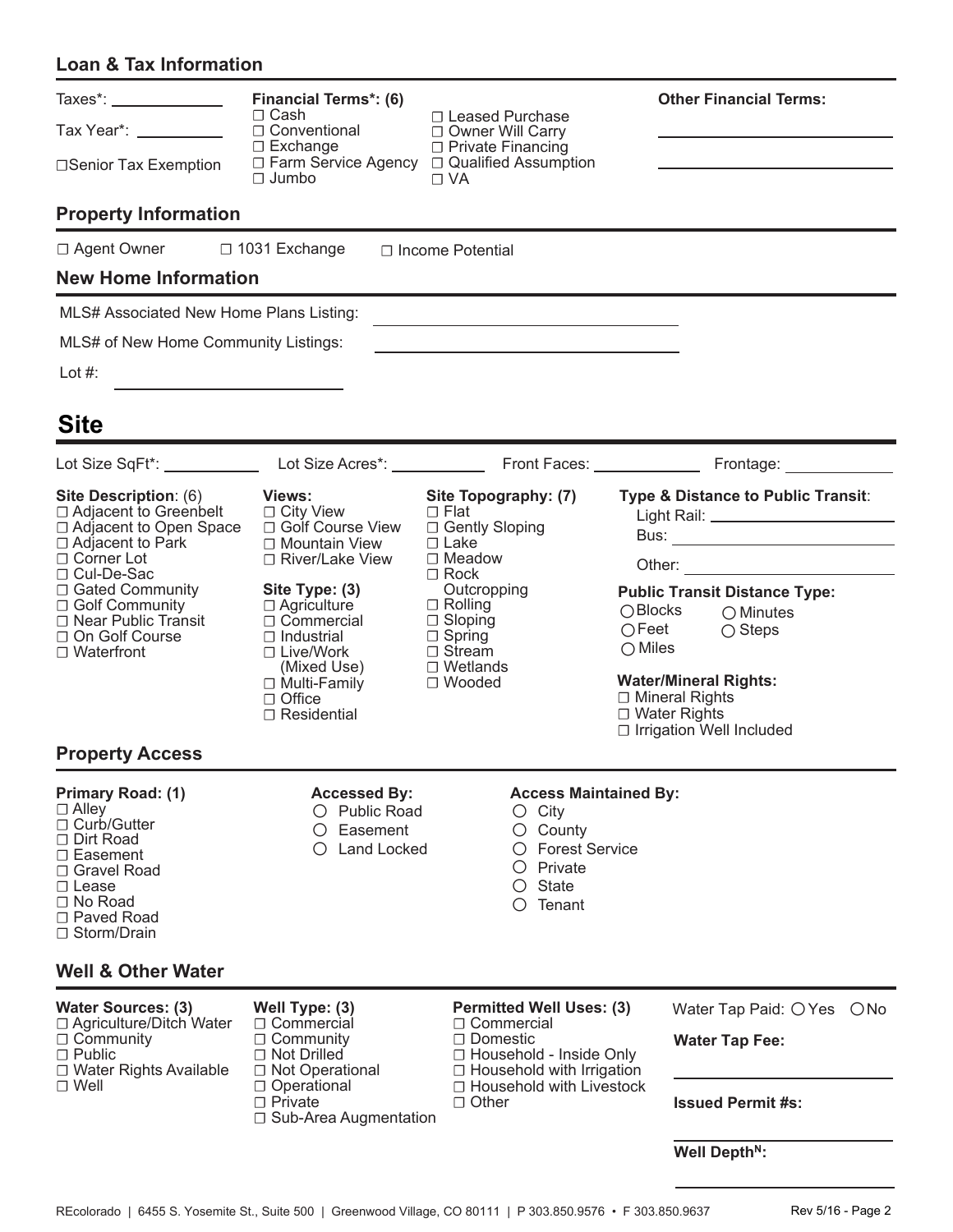## **Other Utilities**

| Sewer:<br>$\circ$ Community<br>$\bigcirc$ Holding<br>$\bigcirc$ Public<br>$\circ$ Septic                                                                     | <b>Sewer Tap Paid:</b><br>O Yes<br>$\bigcirc$ No                                           |                                                                                                                                       | O Yes                   | Sewer Tap Fee: _____________<br>Sewer Installed <sup>N</sup> : |                                                                | $\Box$ Cable TV<br>$\Box$ Telephone                                                                                                                                                                                                  | <b>Other Available Utilities:</b><br>$\Box$ Internet Access (Wired) |
|--------------------------------------------------------------------------------------------------------------------------------------------------------------|--------------------------------------------------------------------------------------------|---------------------------------------------------------------------------------------------------------------------------------------|-------------------------|----------------------------------------------------------------|----------------------------------------------------------------|--------------------------------------------------------------------------------------------------------------------------------------------------------------------------------------------------------------------------------------|---------------------------------------------------------------------|
| Gas:<br>$\circ$ Yes<br>$\bigcirc$ No<br>$\bigcirc$ Available                                                                                                 | <b>Gas Tap Paid:</b><br>○ Yes<br>$\bigcirc$ No                                             |                                                                                                                                       | $\bigcirc$ No           | Gas Tap Fee: _______________                                   |                                                                | <b>Gas Type:</b><br>$\bigcirc$ Propane                                                                                                                                                                                               | $\bigcirc$ Natural Gas                                              |
| <b>Electricity:</b><br>$\bigcirc$ Yes<br>$\bigcirc$ No<br>$\bigcirc$ Available                                                                               | <b>Electricity Service:</b><br>$\circ$ 110V<br>$O$ 220V<br>O Other Electricity<br>Service: |                                                                                                                                       | Survey:<br>O Pin Survey | O Improvement Loc Cer                                          |                                                                |                                                                                                                                                                                                                                      |                                                                     |
| <b>Features</b>                                                                                                                                              |                                                                                            |                                                                                                                                       |                         |                                                                |                                                                |                                                                                                                                                                                                                                      |                                                                     |
| <b>Features:</b><br>$\Box$ Assessments<br>$\Box$ Commercial Improvements<br>$\Box$ Rail Possible<br>□ Rail Spur<br>□ Special Use Permit<br>$\Box$ Undermined |                                                                                            | <b>Reports Available:</b><br>□ Architectural Plan<br>□ Drainage Study<br>$\Box$ Engineering<br>□ Environmental Audit<br>□ Soil Report |                         |                                                                | Fence:<br>O Fully Fenced<br>O Partially Fenced<br>O Not Fenced |                                                                                                                                                                                                                                      |                                                                     |
| <b>Green Features &amp; Certification</b>                                                                                                                    |                                                                                            |                                                                                                                                       |                         |                                                                |                                                                |                                                                                                                                                                                                                                      |                                                                     |
| <b>Year Certified</b>                                                                                                                                        |                                                                                            |                                                                                                                                       |                         |                                                                |                                                                | Year Installed:                                                                                                                                                                                                                      |                                                                     |
|                                                                                                                                                              |                                                                                            |                                                                                                                                       |                         |                                                                |                                                                | Solar PV: View Contract Contract Contract Contract Contract Contract Contract Contract Contract Contract Contract Contract Contract Contract Contract Contract Contract Contract Contract Contract Contract Contract Contract        |                                                                     |
|                                                                                                                                                              |                                                                                            |                                                                                                                                       |                         |                                                                |                                                                | Kilowatts: _________________                                                                                                                                                                                                         |                                                                     |
| LEED for Homes: _________________ OCertified OSilver OGold OPlatinum                                                                                         |                                                                                            |                                                                                                                                       |                         |                                                                |                                                                | Solar Thermal: <b>Contract Contract Contract Contract Contract Contract Contract Contract Contract Contract Contract Contract Contract Contract Contract Contract Contract Contract Contract Contract Contract Contract Contract</b> |                                                                     |
| NAHB/ICC-700: ________________ OBronze OSilver OGold OEmerald                                                                                                |                                                                                            |                                                                                                                                       |                         |                                                                |                                                                | Solar Thermal Type: ______                                                                                                                                                                                                           |                                                                     |
|                                                                                                                                                              |                                                                                            |                                                                                                                                       |                         |                                                                | □ Energy/Green Features<br>Addendum Uploaded                   |                                                                                                                                                                                                                                      |                                                                     |
| <b>Horse Facilities</b>                                                                                                                                      |                                                                                            |                                                                                                                                       |                         |                                                                |                                                                |                                                                                                                                                                                                                                      |                                                                     |
| Horse Property?<br><b>Horse Property Features: (6)</b><br>OYes ONo<br>□ Tack Room<br>$\Box$ Fenced<br>□ Loafing Shed<br>□ Water-Stream/Spring                |                                                                                            |                                                                                                                                       |                         |                                                                |                                                                | Outdoor Arena SqFt:                                                                                                                                                                                                                  |                                                                     |
| Livestock - Other Animals Allowed?<br>□ Outdoor Arena<br>□ Water Not Provided<br>OYes ONo<br>$\Box$ Paddocks<br>$\Box$ Well Allows For<br>$\Box$ Pasture     |                                                                                            |                                                                                                                                       |                         |                                                                | Paddocks SqFt:                                                 |                                                                                                                                                                                                                                      |                                                                     |
| <b>Horse Facility Details</b>                                                                                                                                |                                                                                            |                                                                                                                                       |                         |                                                                |                                                                |                                                                                                                                                                                                                                      |                                                                     |
| Horse Facility Types: Indoor Arena Stable                                                                                                                    |                                                                                            |                                                                                                                                       |                         | Features: Electrical, Heated, Heated Water, Loft, Water        |                                                                |                                                                                                                                                                                                                                      |                                                                     |
| Primary/Stall Flooring: Composite, Concrete, Dirt, Gravel, Matting, Paving, Rubber, Sand, Shavings, Stone, Wood                                              |                                                                                            |                                                                                                                                       |                         |                                                                |                                                                |                                                                                                                                                                                                                                      |                                                                     |
| Horse Facility Type: SqFt:                                                                                                                                   |                                                                                            | Primary Flooring: # Stalls: Stall Flooring:                                                                                           |                         |                                                                | <b>Features:</b>                                               |                                                                                                                                                                                                                                      | <b>Description:</b>                                                 |
|                                                                                                                                                              |                                                                                            |                                                                                                                                       |                         |                                                                |                                                                |                                                                                                                                                                                                                                      |                                                                     |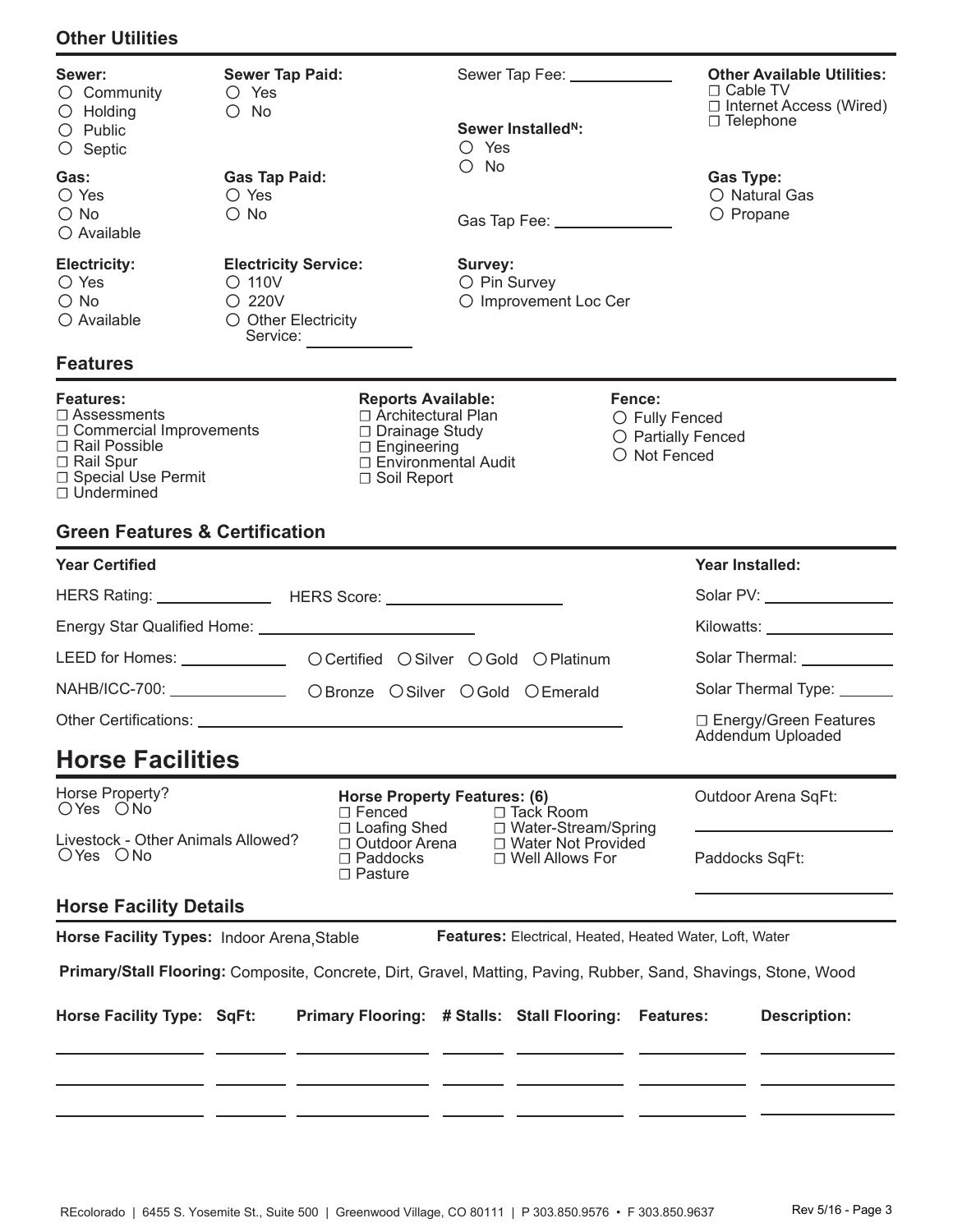## **Outbuilding**

| Outbuildings Available?: O Yes O No<br><b>Outbuilding Type: Barn/Storage, Workshop, Other</b><br>Primary Flooring: Composite, Concrete, Dirt, Gravel, Matting, Paving, Rubber, Sand, Shavings, Stone, Wood<br><b>Outbuilding</b><br>Type:                                                                                                                   | SqFt: | <b>Primary</b><br><b>Flooring:</b>                  |                                 | # Stalls: # of Doors &<br>Dimensions:     | <b>Features:</b> |                                                              | Features: Electrical, Heated, Heated Water, Loft, Water<br><b>Description:</b>                                                        |
|-------------------------------------------------------------------------------------------------------------------------------------------------------------------------------------------------------------------------------------------------------------------------------------------------------------------------------------------------------------|-------|-----------------------------------------------------|---------------------------------|-------------------------------------------|------------------|--------------------------------------------------------------|---------------------------------------------------------------------------------------------------------------------------------------|
| <b>Parking</b>                                                                                                                                                                                                                                                                                                                                              |       |                                                     |                                 |                                           |                  |                                                              |                                                                                                                                       |
| <b>Parking Features: (7)</b><br>$\Box$ 220 Volts<br>$\Box$ Dry Walled<br>□ Exterior Access Door<br>Available Amps: ________                                                                                                                                                                                                                                 |       | $\Box$ Finished<br>□ Floor Coating<br>$\Box$ Heated | $\Box$ Insulated<br>$\Box$ Lift | □ Indoor RV Storage                       |                  | $\Box$ Natural Light<br>□ Oversized Deep<br>□ Oversized Door | □ Oversized Wide<br>$\Box$ Pit<br>$\Box$ Tandem                                                                                       |
| <b>Parking &amp; Vehicle Storage</b>                                                                                                                                                                                                                                                                                                                        |       |                                                     |                                 |                                           |                  |                                                              |                                                                                                                                       |
|                                                                                                                                                                                                                                                                                                                                                             |       |                                                     |                                 |                                           |                  |                                                              | Available Parking Types: Garage (Attached), Garage (Detached), Carport (Attached), Carport (Detached), Off-Street, Reserved, RV, None |
| <b>Parking Type:</b>                                                                                                                                                                                                                                                                                                                                        |       | # of Spaces:                                        | Length:                         | Width:                                    | <b>Features:</b> |                                                              |                                                                                                                                       |
| <b>Community Info</b>                                                                                                                                                                                                                                                                                                                                       |       |                                                     |                                 |                                           |                  |                                                              |                                                                                                                                       |
|                                                                                                                                                                                                                                                                                                                                                             |       |                                                     |                                 |                                           |                  |                                                              |                                                                                                                                       |
| <b>HOA/Management Company Information</b>                                                                                                                                                                                                                                                                                                                   |       |                                                     |                                 |                                           |                  |                                                              |                                                                                                                                       |
| HOAs or Management Companies*: OYes ONo Multiple HOAs or Management Companies?: OYes<br>HOA Type: Professionally Managed, Self Managed, Voluntary<br>Fee Quoted*: Monthly, Quarterly, Semi-Annually, Annual, Included in Property Tax, None<br>HOA Transfer Based On <sup>N</sup> : 0% of Sale Price 0% of Sellers Proceeds O Flat Fee 0 Other, See Remarks |       |                                                     |                                 |                                           |                  |                                                              | $\bigcirc$ No<br><b>HOA Transfer Amoun (\$ or %)<sup>N</sup>:</b>                                                                     |
| <b>Master HOA/Management Company:</b>                                                                                                                                                                                                                                                                                                                       |       |                                                     | $2nd HOA$ :                     |                                           |                  | 3rd HOA:                                                     |                                                                                                                                       |
|                                                                                                                                                                                                                                                                                                                                                             |       |                                                     |                                 |                                           |                  |                                                              |                                                                                                                                       |
|                                                                                                                                                                                                                                                                                                                                                             |       |                                                     |                                 |                                           |                  |                                                              | <u> 1989 - Johann Stein, fransk politik (d. 1989)</u>                                                                                 |
|                                                                                                                                                                                                                                                                                                                                                             |       |                                                     |                                 |                                           |                  |                                                              |                                                                                                                                       |
|                                                                                                                                                                                                                                                                                                                                                             |       |                                                     |                                 |                                           |                  |                                                              |                                                                                                                                       |
|                                                                                                                                                                                                                                                                                                                                                             |       |                                                     |                                 |                                           |                  |                                                              |                                                                                                                                       |
|                                                                                                                                                                                                                                                                                                                                                             |       |                                                     |                                 |                                           |                  |                                                              |                                                                                                                                       |
| <b>Restrictions &amp; Covenants(5)</b>                                                                                                                                                                                                                                                                                                                      |       |                                                     |                                 |                                           |                  |                                                              |                                                                                                                                       |
| $\Box$ Deed Restrictions<br>$\Box$ First Right                                                                                                                                                                                                                                                                                                              |       | $\Box$ HOA Documents Available<br>$\Box$ No Animals |                                 | □ No Covenants<br>$\Box$ Pet Restrictions |                  |                                                              | Other Restrictions: ________________                                                                                                  |